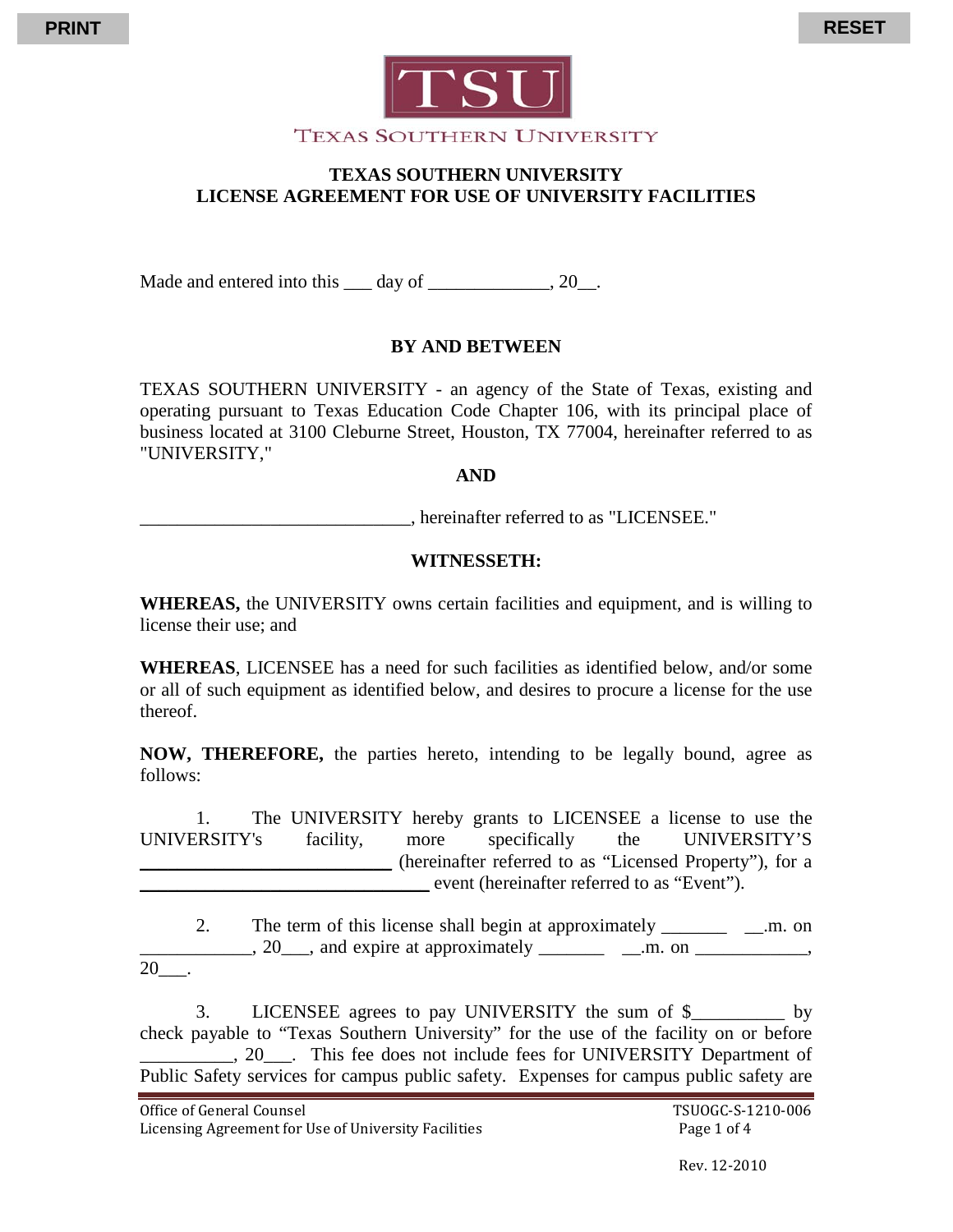

## **TEXAS SOUTHERN UNIVERSITY LICENSE AGREEMENT FOR USE OF UNIVERSITY FACILITIES**

estimated to be \$\_\_\_\_\_\_\_\_\_\_\_\_ and must be paid upfront and received by UNIVERSITY prior to Event. Fees paid are 100% refundable if LICENSEE cancels the event by written notice to UNIVERSITY no later than \_\_\_\_\_\_\_\_\_ days prior to the date of the scheduled Event. If the Event is cancelled within the day period, University will refund \$ \_\_\_\_\_\_\_\_\_\_ to LICENSEE.

4. LICENSEE shall use the Licensed Property for the sole purpose of \_\_\_\_\_\_\_\_\_\_\_\_\_\_\_\_\_\_\_\_\_\_\_\_\_\_\_\_\_\_\_\_\_\_\_\_\_\_\_\_and no other purpose. There shall be no service of alcohol by Licensee at any time during the term of this agreement and alcoholic beverages are strictly prohibited. Vehicles are not permitted on the grounds, other than the parking lot. Food usage must be in compliance with established food and beverage contracts and associated policies.

5. LICENSEE shall not use the Licensed Property, or permit it to be used, in a manner that results in waste or that constitutes a nuisance or for any illegal purpose. LICENSEE understands and agrees that the UNIVERSITY makes no representations or warranties with regard to the condition of any of the Licensed Property and LICENSEE agrees to accept all such property in "as is" condition. UNIVERSITY will provide a representative to work with LICENSEE and who will be present prior to and during the Event, if required. The right of LICENSEE to occupy and use the Licensed Property as noted above does not constitute and shall not be construed as an endorsement by UNIVERSITY of the Event or purposes thereto.

6. LICENSEE shall not make any alterations, additions, or improvements to the Licensed Property without the prior written consent of the UNIVERSITY. LICENSEE shall be responsible for and shall reimburse the UNIVERSITY for any and all losses or damages to UNIVERSITY property resulting from the LICENSEE's exercise of this license. LICENSEE shall return all Licensed Property to the UNIVERSITY in the same condition in which received, reasonable wear and tear excepted.

7. LICENSEE shall refrain from using in any of its advertising or promotional efforts, any pictures, logos or other representations of the UNIVERSITY without the UNIVERSITY's prior written authorization.

8. LICENSEE shall ensure that its use of the Licensed Property shall, in all events, conform to all applicable federal, state and local laws, ordinances and regulations. LICENSEE agrees to procure and maintain all necessary clearances, licenses and permits, at its own expense. Additionally, LICENSEE shall pay any and all taxes, assessments and other charges of whatever nature or kind that are assessed, levied, imposed or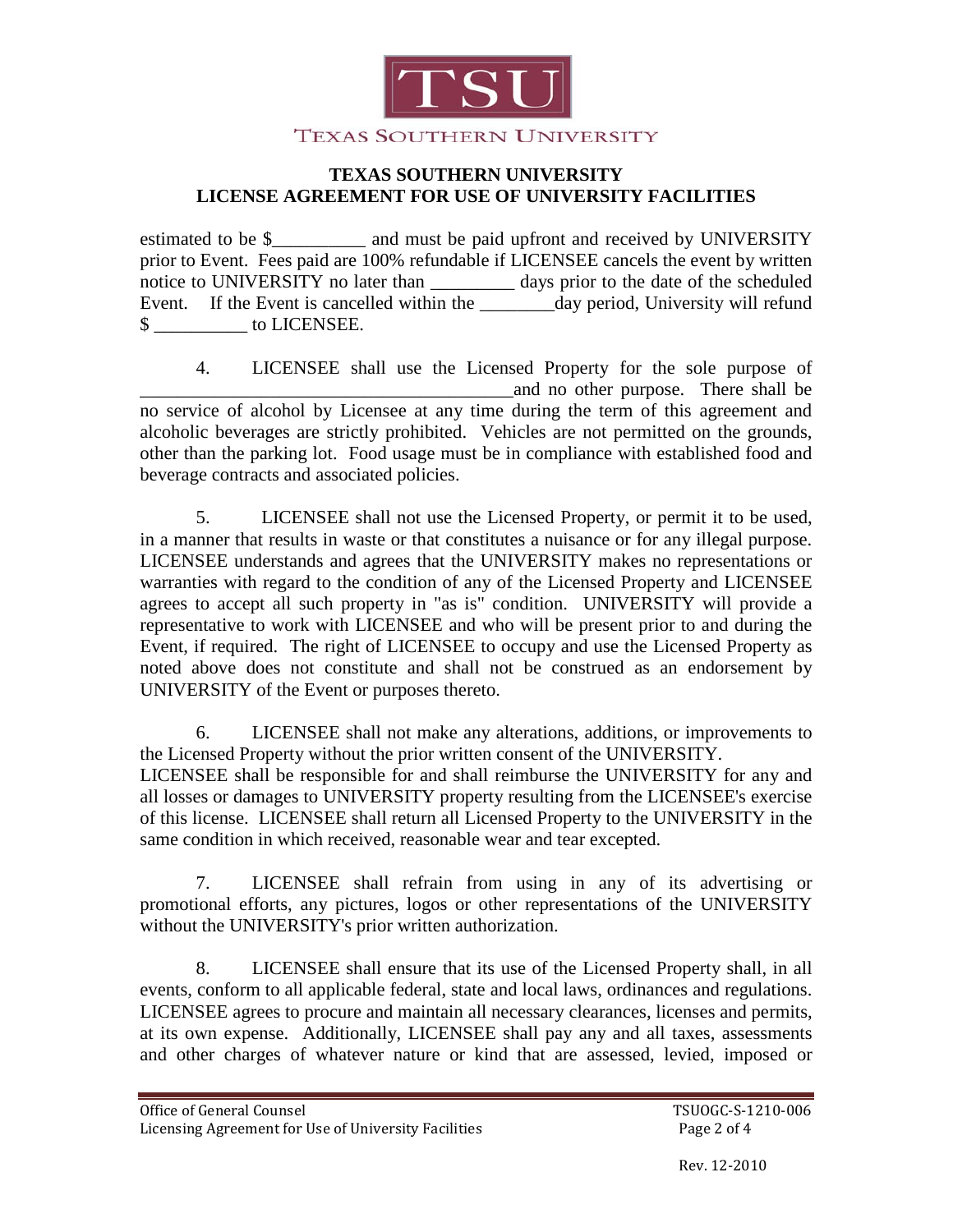

## **TEXAS SOUTHERN UNIVERSITY LICENSE AGREEMENT FOR USE OF UNIVERSITY FACILITIES**

become a lien on the Licensed Property as a result of LICENSEE's use or occupancy of such property.

9. LICENSEE shall obtain and maintain in full force at all times during the term of this license insurance coverage naming the State of Texas and Texas Southern University as additional insured and loss payee on its policies. LICENSEE shall obtain and maintain insurance as follows: a) Comprehensive General Liability in the amount of \$1,000,000.00 per occurrence and of \$2,000,000.00 in the aggregate; b) Business Automobile Liability Insurance for all owned, non-owned and hired vehicle with a minimum combined limit of \$500,000.00. Insurance policies shall contain the following provisions. "It is a condition of this policy that the Company shall furnish written notice to Texas Southern University ten (10) days in advance of any reduction in, or cancellation of this policy." LICENSEE agrees that the insurance purchased hereunder shall be primary coverage and will contain no terms allowing the insurer to be subrogated to the rights of any injured or damaged person or entity. Insurance shall be effective and evidence of acceptable insurance furnished to TSU prior to commencing any operations under this license.

10. In consideration for the grant of this license, LICENSEE agrees to indemnify, defend and hold harmless UNIVERSITY from and against any claim, damage, liability, injury, expense or loss including, but not limited to, reasonable attorneys' fees and costs, by reason of any suit, claim, demand, judgment or cause of action initiated by any person arising out of or in connection with this agreement, whether the same results from the negligence or willful misconduct, solely or jointly with LICENSEE, of the UNIVERSITY, or the UNIVERSITY's employees or otherwise, it being the intent of this provision to absolve and protect the UNIVERSITY from any and all loss, including loss due to its own negligence. LICENSEE specifically agrees to assume the risk of the above-stated losses, and this provision is specifically desired by the parties and has been bargained for. UNIVERSITY shall retain the right to be represented by counsel of its own choosing at LICENSEE's reasonable expense as set forth above.

11. UNIVERSITY assumes no responsibility whatsoever for any property placed in said facility by LICENSEE, its employees, its agents, its guests, its patrons, and its invitees. Any property left on Licensed Property by LICENSEE, its employees, its agents, its guests, its patrons, and its invitees shall, after a period of ten (10) days from the end of the License Term, be deemed abandoned and shall become the property of UNIVERSITY and be disposed of or utilized at UNIVERSITY'S sole discretion.

12. In the event that the License Property or any part thereof is damaged by fire or if for any reason, including any act of God, which in the judgment of